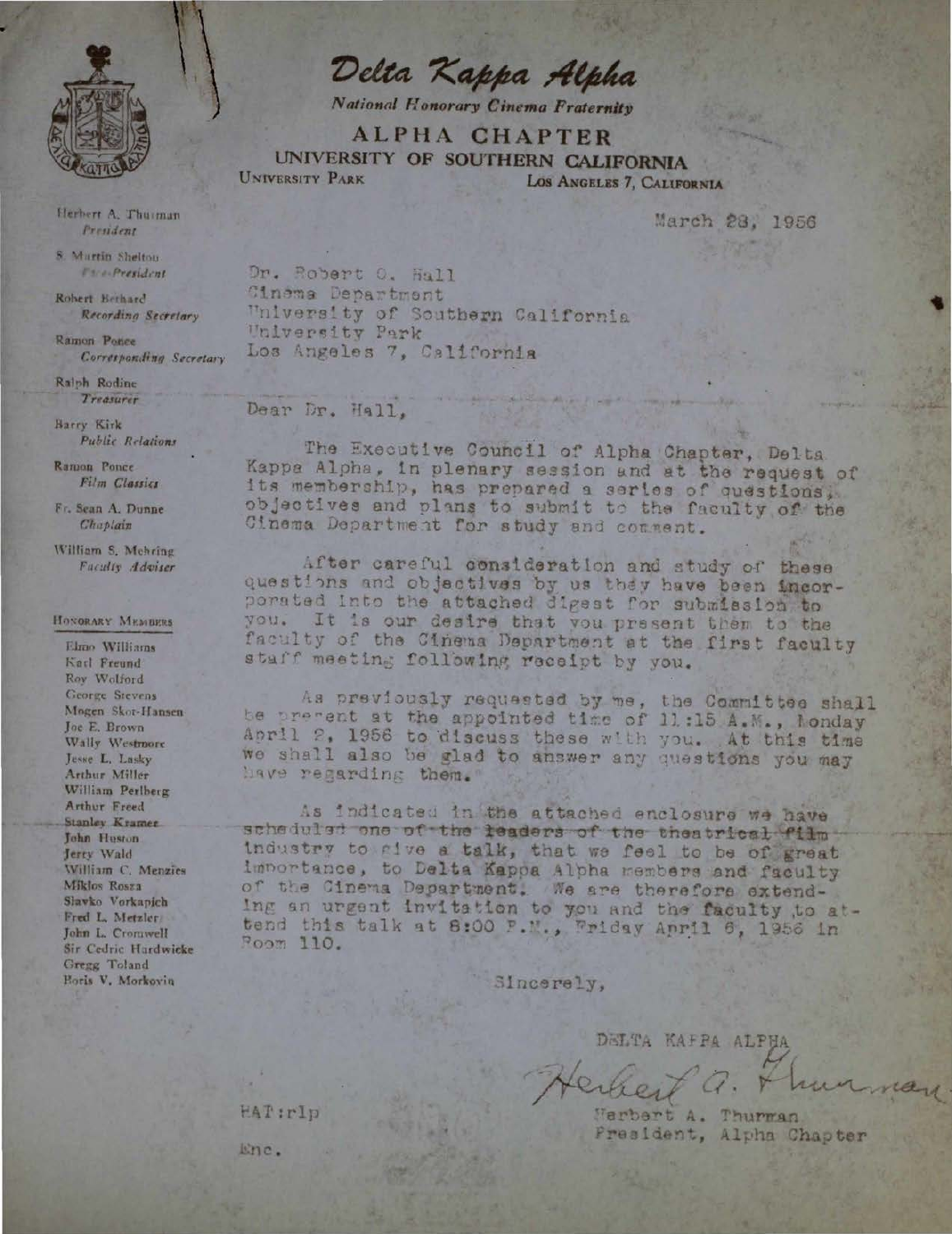1. An established divergence of stated interests and objectives in film production, among students of the Cinema Department, has prompted the Executive Council of Alpha Chap-ter, Delta Kappa Alpha to request a concrete and definite statement from the Cinema Department on certain pertinent quastions. Acknowledging the established classes, as announced in the College of Letters, Arts and Sciences Bulletin of the Whiversity, it is in the interest of members of Delta Eappa Alpha that the Executive Council submits the following questions:

ment of U. S. C? Is the academic objective of the Cinema Depart-

b. What is the policy of the Cinema Department regarding education in this objective as related to the theatrical and non-theatrical film industry?

c. What steps has the Department taken to meet this established objective and policy in regard to:

- $(1)$ General curriculum.
- Allied and specific classes.  $(5)$
- $(3)$ Symposiums.
- Guest lecturers and speakers.  $(4)$
- $(5)$ Seminars.
- $(6)$ Graduate level studies.

d. That relations have been, or are being, sotively established with the film production industry?

- For mutual assistance and exchange of tech- $(1)$ niques.
- (2) Access to their facilities.
- Participation by industry leaders.  $(3)$
- (4) Endowments and scholarships.

e. Acknowledging that an academic institution is neither a placement agency or bureau, what affiliations have been established with the film producing industry to assist graduates and students to enter the field of film production?

2. With the preceding questions in wind, the Alpha Chapter, Dalte Kappa Alpha is establishing the following immediate and long range objectives: